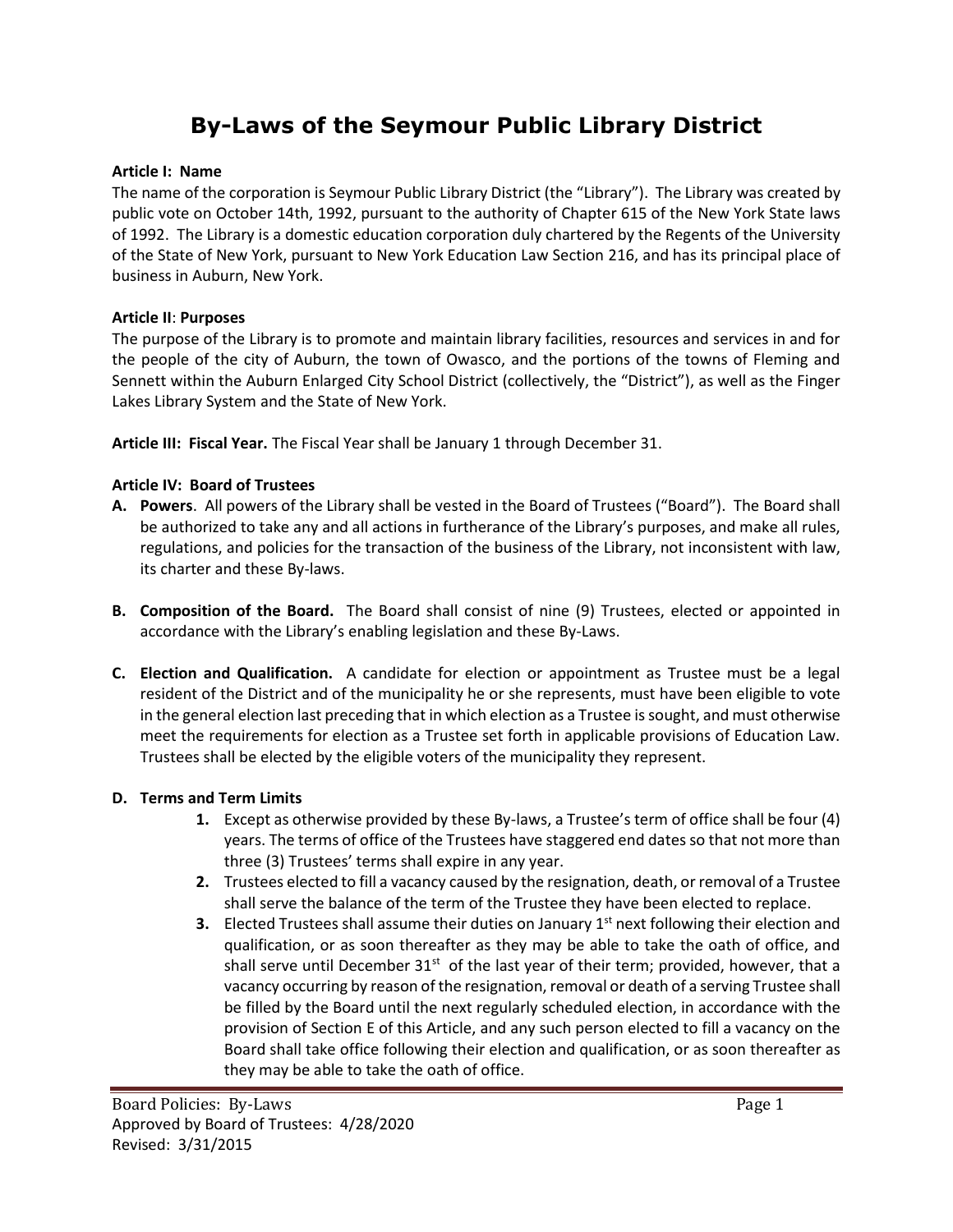- **4.** A Trustee may, if elected and qualified in accordance with this section, succeed him/herself in office; provided, however, that no Trustee shall be a candidate for election as Trustee if he/she has, immediately prior to such election, been elected to three (3) consecutive, full four (4) year terms as Trustee. A Trustee who is precluded by the provisions of the foregoing proviso from succeeding themself as Trustee may, if otherwise qualified, be a candidate for election as Trustee in a subsequent election and may take office not earlier than one year from the date he/she last served as a member of the Board.
- **E. Vacancies.** A vacancy occurring among the elected members of the Board shall be temporarily filled by the affirmative vote of the majority of the remaining Trustees. A person so appointed shall assume his or her duties at the close of the meeting at which he or she is appointed by the Board, and shall serve until a successor is duly elected and qualified.
- **F. Attendance**. Any Trustee who is absent from three (3) consecutive Board meetings and/or four (4) meetings of the total number of meetings held by the Board in any given year, shall be deemed to have resigned as a Trustee if such absences are determined by majority vote of the Trustees then in office to have been without reasonable cause.
- **G. Resignation**. Any Trustee may resign at any time by submitting his or her resignation in writing to the President or Secretary of the Board. Such resignation shall be effective upon receipt unless another date is specified therein.
- **H. Compensation of Trustees and Officers**. No Trustee or officer shall receive, directly or indirectly, any compensation or other payment from the Library unless authorized by the concurring vote of twothirds of all Trustees then in office and in no event shall any compensation or payment be paid or made except reasonable compensation for services actually rendered or reimbursement for disbursements actually incurred. A Trustee or officer with an interest, direct or indirect, in any contract relating to the operation of the Library or in any contract for furnishing supplies thereto shall disclose such interest at or prior to the meeting at which approval of such contract is to be considered. The Library shall not enter into such contract unless doing so is authorized by a majority of the Trustees then in office, excluding the interested Trustee. In accordance with the requirements of the Not-For-Profit Corporation Law, the Board will adopt a conflict of interest policy to govern conflicts of interest.

### **Article V**: **Officers and Duties**.

- **A. Officers and Election**. The officers of the Library shall be the President, Vice President, Finance Officer, and Secretary, each of whom shall be elected annually, by secret ballot, for a one-year term by majority vote at the Annual Meeting, upon nominations from the floor, and will continue to serve until such time as a replacement is elected at the next Annual Meeting, or they are removed. Only Trustees of the Library may serve as officers. An officer may succeed himself or herself in office, but no officer may serve more than three (3) consecutive terms in a single office.
- **B. Vacancies**. Any vacancy in a Library office, with the exception of the presidency, shall be filled by majority vote of the remaining Trustees then in office, upon a nomination from the floor. Any officer so elected shall serve for the balance of the unexpired term of his or her predecessor.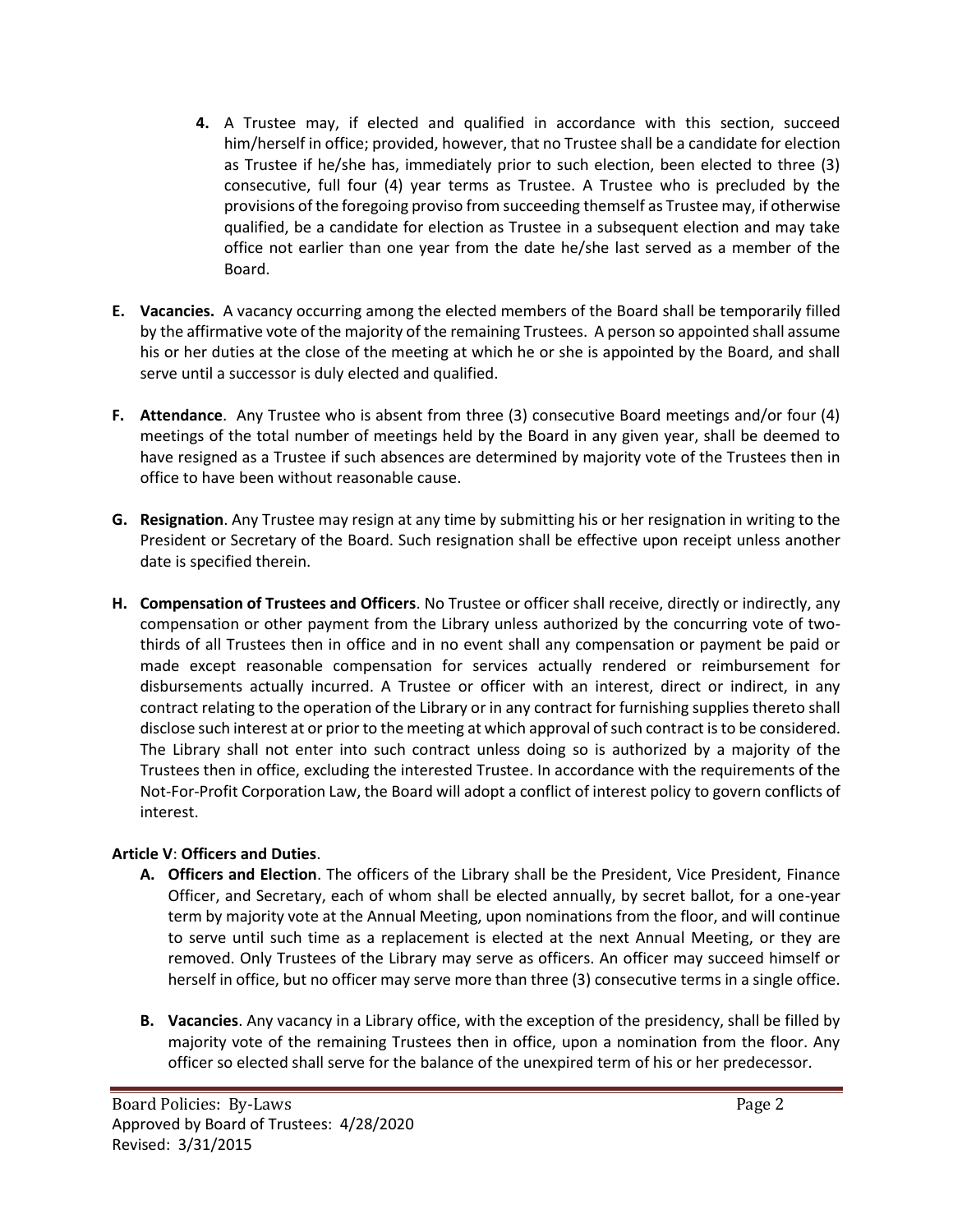## **C. Duties.**

- **1. President**  The President shall preside at all meetings of the Board and preserve order. He or she shall enforce the By-Laws and perform such other duties as the By-Laws shall direct. He or she shall be a member and chair of the Executive Committee and a member ex-officio of all other committees. The President shall have the power to call special meetings of the Board as well as meetings of all committees whenever he or she deems it necessary. The President shall execute all documents as authorized by the Board. Should the President be prevented by illness or otherwise from performing his or her duties, the Vice-President shall perform the duties of the President.
- **2. Vice-President**  The Vice-President shall perform the duties of the President in the event of the latter's absence or disability, and shall succeed to the office of the President upon the resignation or death of the President.
- **3. Secretary** The Secretary shall keep written minutes of the meetings of the Board and perform such other duties as may be required by the Board or the President. The Secretary may arrange to have meeting minutes recorded by another person at his/her discretion. In the absence of the Secretary from any meeting of the Board, the President may appoint a Secretary, pro tempore, for that meeting.
- **4. Finance Officer** The Finance Officer, with the assistance of the Treasurer as necessary, shall present a report of the Library's financial activities and condition to the Board as often as the Board may require; shall present the proposed expenditures of the Library to the Board for approval; shall prepare the Library's annual budget for the approval of the Board; and shall, in connection with annual independent audits, prepare and file an annual financial report with the Board. In the absence of the President and Vice President, the Finance Officer shall serve in his or her stead. The Finance Officer shall be a member of the Executive Committee.

**D**. **Removal**. Any officer elected as provided in these By-Laws may be removed by a majority of the entire Board, pursuant to Education Law § 226(8), on the basis of misconduct, incapacity or neglect of duty.

**E**. **Resignation**. Any officer may resign his or her office at any time, by submitting a resignation in writing to the President, Vice-President, or Secretary of the Board of Trustees. Such resignation shall be effective upon receipt unless another date is specified therein. The resignation by a Trustee from an office on the Board shall not be construed as a resignation of the Trustee as Trustee, unless such resignation is also tendered in accordance with Article IV, section G of these By-laws.

### **Article VI: Meetings**

- **A. Annual Meeting:** The Annual Meeting will be held at the regular January meeting of the Board of Trustees, to elect officers; distribute the Disclosure of Conflict of Interest Statement to all trustees to be completed, signed and returned to the Secretary; and to authorize payment in advance for public utility services, postage, freight, and express charges.
- **B. Regular Meetings.** Regular meetings shall be held at least monthly, at times and places to be established by the Board at the beginning of the year; provided however that the Annual Meeting of the Board shall, for purposes of this section, be deemed to be the regular meeting of the Board in and for the month of January. All meetings of the Board shall be conducted in accordance with Article 7, Section 100, et al., of the Public Officers Law of the State of New York.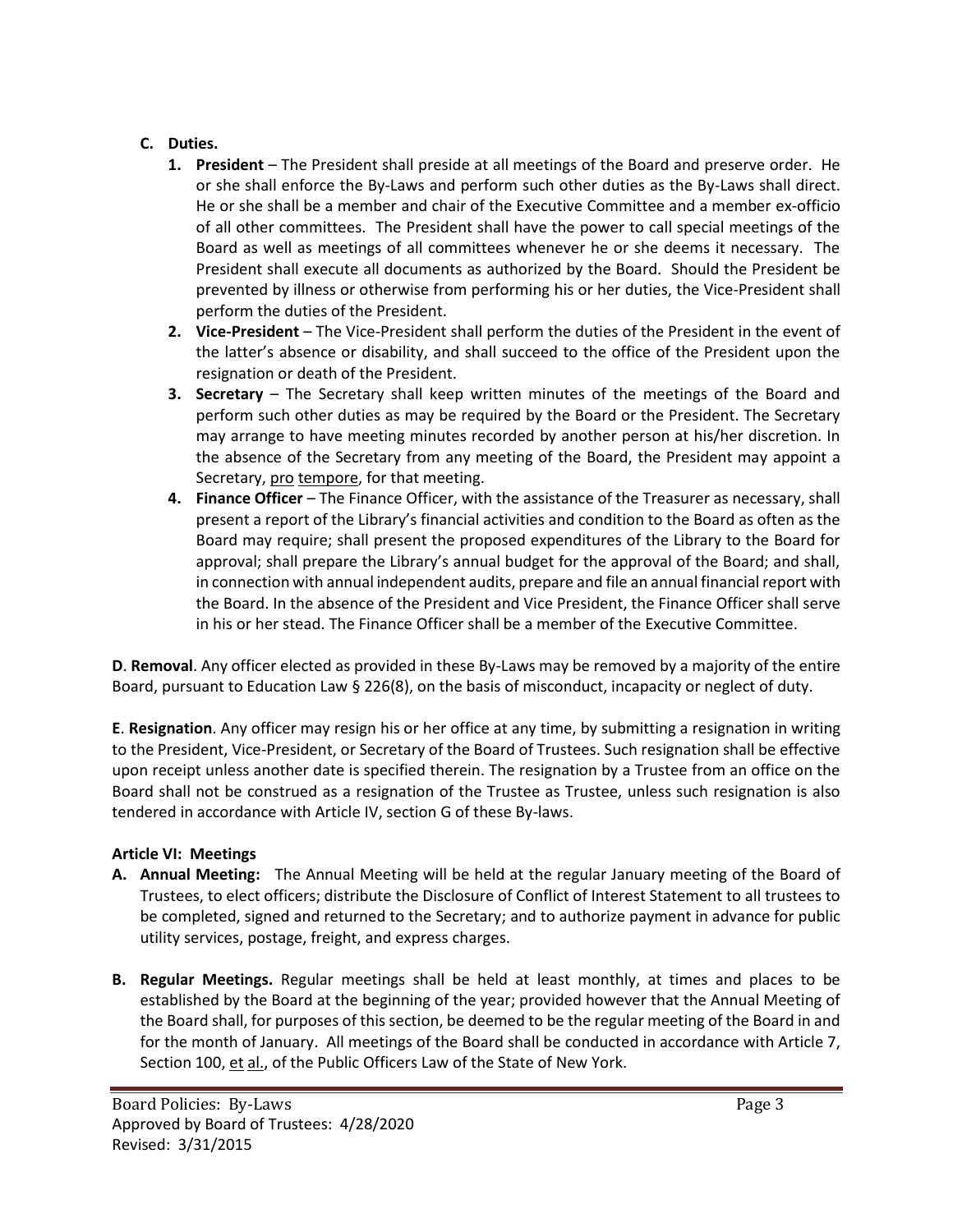- **C. Special Meetings**. Special meetings of the Board shall be held at the call of the President, on his or her own initiative or upon the written request of four (4) or more members of the Board. Such meeting shall be held as soon as practicable after notice is given to all Board members in accordance with Section D of this Article. The agenda of a special meeting shall be limited to the specific items set forth in the notice for the meeting.
- **D. Notice of Meetings**. Written notice of the Annual and regular meetings of the Board shall be given to the Trustees at least ten (10) days prior to the date of the meeting. Except in an emergency, where all Board members give consent in accordance with section E of this Article to hold a meeting on shorter notice, written notice of a special meeting of the Board shall be given to each Trustee at least three (3) days prior to the date of the meeting. All such notices shall contain the time and place of the meeting and, in the case of a special meeting of the Board, shall state the purpose or purposes of the special meeting. In the event the Board is to consider the adoption, revision or annulment of a provision of these By-Laws pursuant to Article XI, the notice to the Trustees of such meeting shall include the language of the proposed change(s) and a brief statement of the purpose(s) thereof.

Public Notice of all Board meetings shall be given in accordance with the open meetings provisions of the Public Officers Law.

- **E. Waiver**. Attendance of a Trustee, as applicable, at any meeting shall constitute a waiver of notice of such meeting except when a Trustee member, as applicable, attends for the express purpose of objecting to the transaction of any business on the basis that the meeting is not lawfully called or convened. A Trustee may also waive notice of any meeting in a writing delivered to the Secretary at or before such meeting.
- **F. Quorum**. Five Trustees, present, shall constitute a quorum for the purpose of transacting business at all meetings of the Board. A majority of the duly appointed members of any Committee, present in the same manner, shall constitute a quorum for the purpose of transacting the business of the Committee. In the absence of a quorum, the chair of the meeting shall adjourn the meeting to another time. Notice of such adjournment shall be given to all Trustees or Committee members, as applicable, not in attendance at the adjourned meeting.
- **G. Parliamentary Authority**. The Library shall utilize the current edition of Roberts Rules of Order, Newly Revised as its parliamentary authority and agrees, to the extent possible, to follow its guidelines in the conduct of its business.
- **H. Consent Agenda**: To expedite the conduct of routine business during Board meetings in order to allocate more meeting time to discussion of substantive issues, the Board will use a consent agenda. The consent agenda should consist of routine financial, legal and administrative matters that require Board action. Items are expected to be non-controversial and not requiring discussion. Motions, resolutions and all supporting materials for the consent agenda should be sent to Board members at least one week in advance. Early in the meeting, the President will ask if any member wishes to remove an item from the consent agenda for separate consideration, and if so, the President will schedule it for later in the meeting.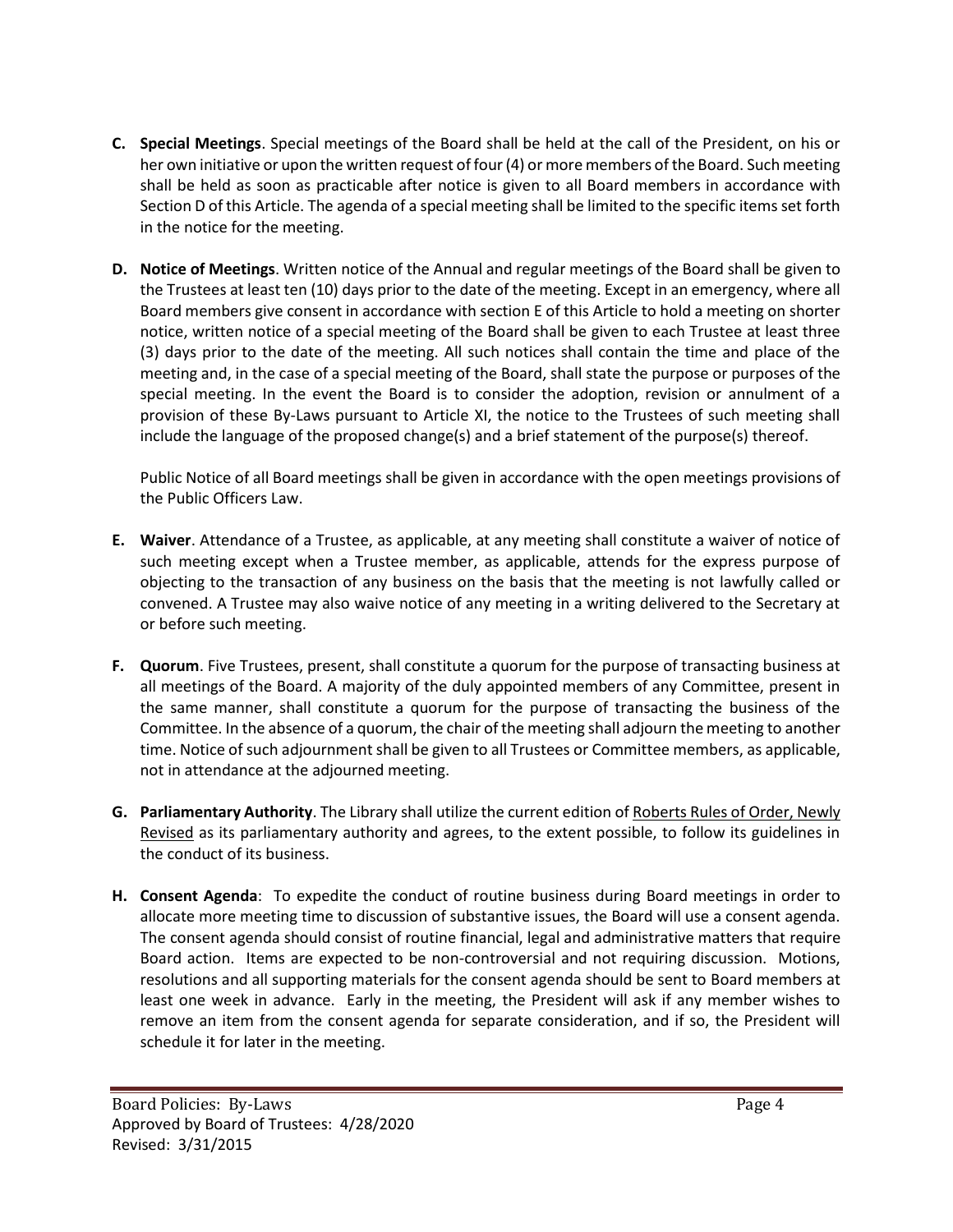- **I. Open Meetings**. In accordance with the New York State Open Meetings Law, all meetings of the Board are open to the public. Executive sessions may be called and held when necessary as appropriate. Every Executive Session must first be approved in an open meeting by a majority vote and the purpose of the session recorded in the minutes of the open meeting.
- **J. Action of the Board**. Except as otherwise required by law or these By-Laws, no action of the Board shall become effective unless five or more Trustees shall affirmatively vote in favor of it. Voting by proxy shall not be permitted.

# **Article VII: Appointed Executives**

# **A. Library Director**

**1**. **Appointment**. The Board shall, in conformity with applicable Civil Service rules, appoint a Library Director, who shall be the executive and administrative officer of the Library, acting on behalf of the Board and under its review and direction. The Board shall evaluate and fix the compensation of the Executive Director annually, by April 1st.

**2. Responsibilities**. In accordance with the official Civil Service title specification for the position, the Library Director shall be responsible for the proper specification of duties of, the direction of, and the supervision of staff, and he or she shall possess the power and authority to appoint and remove all subordinate employees; for the care and maintenance of Library property; for adequate and proper selection of Library materials in keeping with stated policies established by the Board; for the effectiveness of Library service to the public; for operation within the Library budget; and for such other matters consistent herewith as may be identified by the Board from time to time. The Library Director or his/her designee is the official spokesperson for the Library.

**3. Board Meetings**. The Library Director shall attend all meetings of the Board of Trustees and respond to questions from Trustees. The Library Director shall give a report to the Board at all regular meetings. The Library Director may participate in the discussions at meetings of the Board and Committees and offer professional advice, but shall not have a vote.

### **B. Treasurer**

**1. Appointment**. The Board shall appoint a Treasurer at the Annual Meeting, who shall be the financial officer of the library, acting on behalf of the Board and under its review and direction. The Treasurer shall not be a current Trustee of the Library. The Treasurer shall serve at the pleasure of the Board for a one year term. The Treasurer may succeed himself or herself in office.

**2. Responsibilities**. The Treasurer shall have custody of the monies of the Library. He or she shall be responsible for collecting the debts owed to the Library; paying the obligations of the Library; administering the budget of the Library in coordination with the Director; filing the Library's tax returns; and maintaining books and records in which are recorded the financial transactions and affairs of the Library.

**3. Meetings**. The Treasurer may be required, from time to time, to attend meetings of the Board of Trustees and/or the Executive Committee and respond to questions from Trustees. The Treasurer shall be an ex officio non-voting member of the Finance Committee.

# **Article VIII: Employees, Consultants and Independent Contractors**

The Board shall have the authority to retain or employ such professional or other consultants, independent contractors, or employees as it shall deem appropriate, including but not limited to legal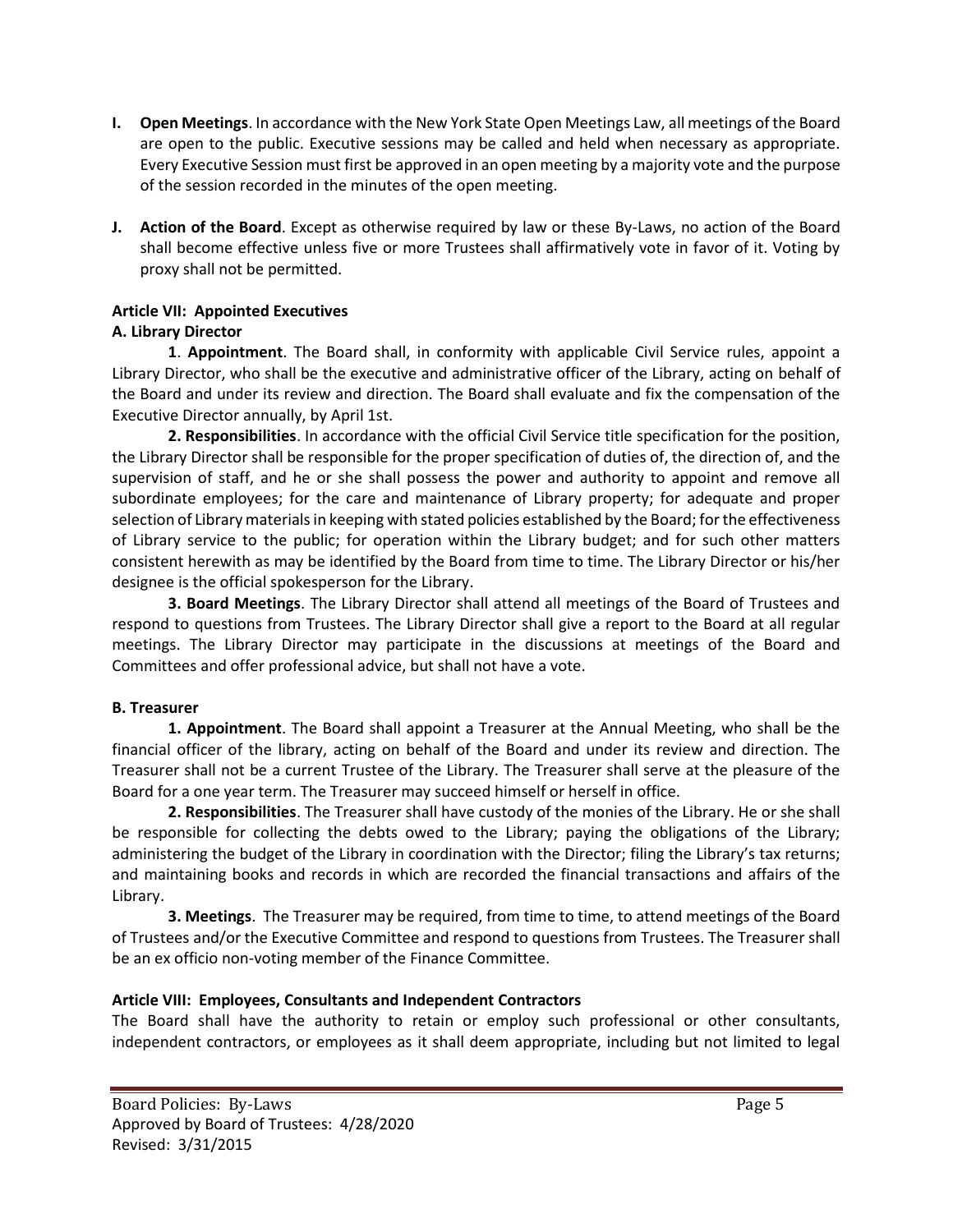counsel, accountants, library consultants, and public relations consultants on such terms and for such periods as it deems appropriate.

#### **Article IX: Committees**

**A**. **Committees of the Board.** There shall be the following committees of the Board, which shall be appointed by the Board. In the case of the Executive Committee, the appointment shall be made by a majority of the entire Board. Except as otherwise provided by these By-Laws, the Executive Committee shall designate the Chair of each committee no later than the first regular meeting after the annual meeting.

**1. Executive Committee**. The Executive Committee shall consist of five members: the President, the Finance Officer, and three other trustees appointed by the Board. The Executive Committee shall perform the duties and responsibilities of the Board when circumstances require urgent action which cannot wait for the next scheduled meeting of the board or for a special meeting to be called. The Executive Committee shall advise and report on matters involving human resources, and shall conduct an annual review of the Library Director. The Executive Committee can also exercise other powers and duties as may be authorized by the board. Any time the Executive Committee exercises the Authority of the board it shall be obligated to timely notification of all Trustees of such action. All Trustees shall receive notice of meetings of the Executive Committee in advance.

**2. Audit Committee.** The Audit Committee, comprised solely of Library Trustees, will review with the auditor scope and planning of the audit prior to commencement; review and discuss completed audit, including any material risks and weaknesses in internal controls, restrictions on the scope of the auditor's activities or access to requested information, significant disagreements between auditor and management and the adequacy of the accounting and financial reporting processes. The Audit Committee will annually consider the performance and independence of the auditor and will keep the Board apprised of the committee's activities. The Audit Committee will oversee and maintain documents regarding the implementation of the Conflict of Interest Policy.

**3. Finance Committee**. The Finance Committee shall advise and report on the financial condition of the Library and make recommendations as to all related matters, including the review of the Budget. It shall be comprised of two Trustees and the Finance Officer, who shall also be its chair. The Board may appoint additional members of the Finance Committee who are not Trustees, who may participate in the discussions and offer advice at meetings of the Committee but shall not have a vote.

**4. Governance Committee**. The Governance Committee drafts, reviews and revises these By-Laws, as well as the policies that guide the operation and use of the Library, including those required by the State of New York in accordance with the Commissioner's Regulation 90.2. Adoption and revision of policies and/or these By-Laws are subject to action by the Board of Trustees. The Governance Committee also ensures effective board processes and roles, which include Trustee orientation, ongoing education, and evaluation. The committee maintains analyses of board strengths and weaknesses, plans appropriate educational activities for Trustees, oversees the election of officers, works with the director to coordinate and communicate the trustee election process/calendar, and advises on matters relating to the filling of Trustee vacancies. The Governance Committee shall be comprised of three Trustees, one of whom shall be designated chair.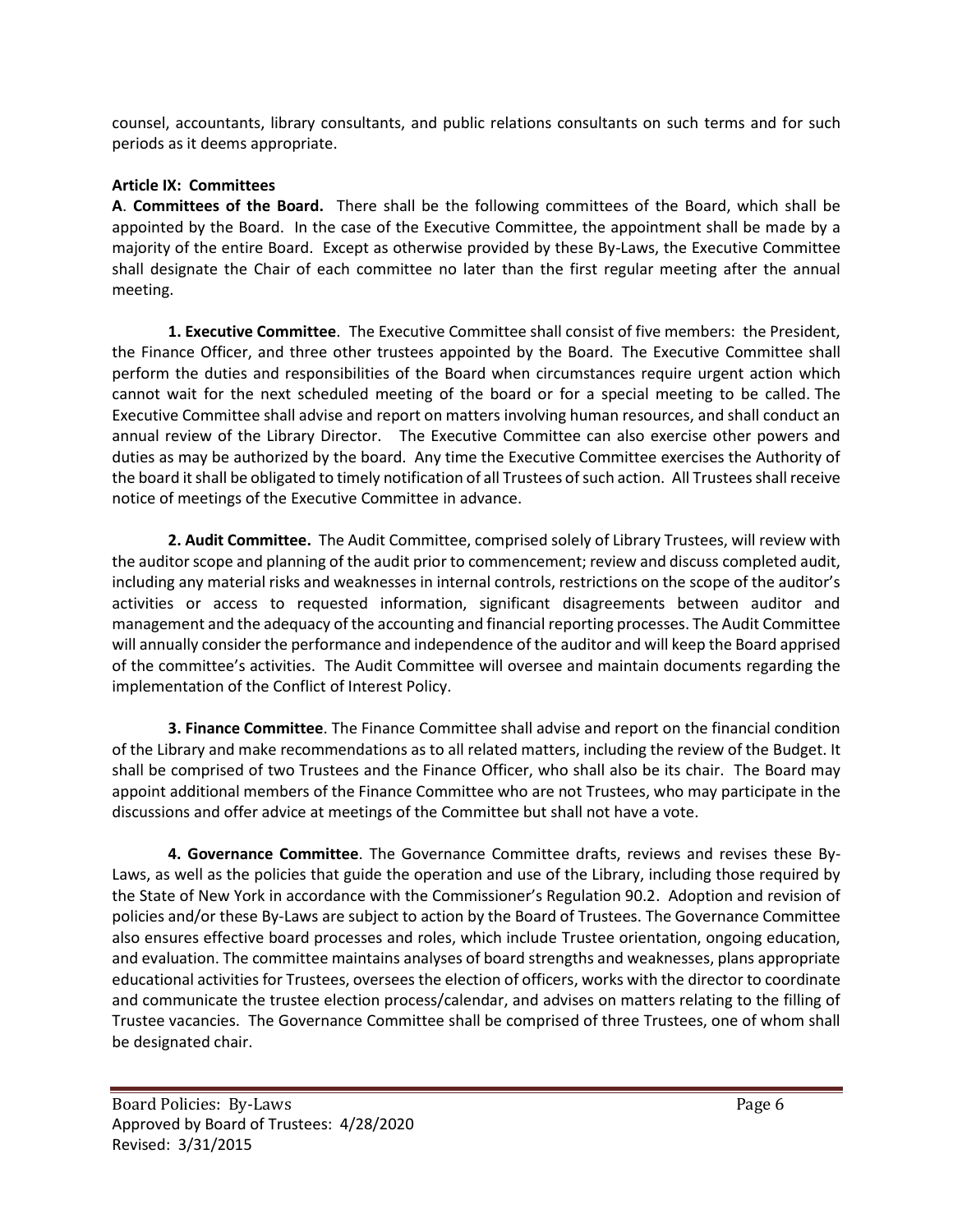**7. Building Committee**. The Building Committee shall monitor all Library capital construction, renovation, and repair projects and shall provide regular reports and recommendations to the Board on such projects until completed. The Committee also is charged with reviewing and making recommendations to the Board regarding a facilities master plan and facility management issues. The Committee shall be comprised of three Trustees as its voting members, one of whom shall be designated chair, and will include the Executive Director as a non-voting member and the Facilities Manager as a nonvoting member.

The Building Committee acts as advisor to the Board of Trustees by recommending strategies to maintain the building and grounds, and conducting holistic planning to anticipate/prepare for capital improvements that support Library functions and programs. The committee operates in the context of preserving and protecting the building's historic character and architectural integrity. The Building Committee keeps the Seymour Library Foundation informed in anticipation of need for future investment in facilities.

**B**. **Other Committees**. The Board may create Committees of the Board other than those hereinabove described, or Committees of the Corporation, for any other library purpose, by an affirmative vote of the majority of the Trustees. The members of any Committee of the Board shall be appointed by a majority of the Trustees and shall include three or more Trustees. The members of any Committee of the Corporation shall be appointed by the Executive Committee and may include Trustees and one or more persons other than Trustees. Committees of the Corporation shall not have the authority to bind the Board. The Executive Committee shall designate the chair of any committee.

**C. Committee Records and Reports**. Each committee established in accordance with these By-Laws will keep written records of its meetings and activities, provide a copy of such records to the Secretary for inclusion in the permanent records of the Library, and report to the Board as often, and in such form, as the Board may require.

**D**. **Committee Meetings**. Committee meetings shall be open to the public except where it is appropriate to enter into an executive session of the Committee.

### **ARTICLE X INDEMNIFICATION**

**A**. The Library shall indemnify, to the fullest extent permissible under Public Officers Law §18, any person, and the heirs and personal representatives of such person, against any and all judgments, fines, amounts paid in settlement and reasonable expenses, including attorneys' fees, actually and necessarily incurred by or imposed upon such person, or in connection with, or resulting from any claim, action, suit or proceeding, whether civil or criminal, in which such person is a party or is threatened to be made a party by reason of such person being or having been a Trustee, officer, employee or agent of the Library, or of another library, joint agent of the Library, or of another library, joint venture, trust or other organization in which such person serves as a director, officer, employee or agent at the request of the Library, or by reason of such person being or having been an administrator or a member of any board or committee of the Library or of any such other organization, including, but not limited to, any administrator, board or committee related to any employee benefit plan. To the fullest extent permissible under law, the Library may advance expenses incurred in defending a civil or criminal action, suit or proceeding to any such Trustee, officer, employee or agent upon receipt of any undertaking by or on behalf of the Trustee, officer, employee or agent to repay such amount, if it shall ultimately be determined that such person is not entitled to indemnification by the Library. The foregoing right of indemnification and advancement of